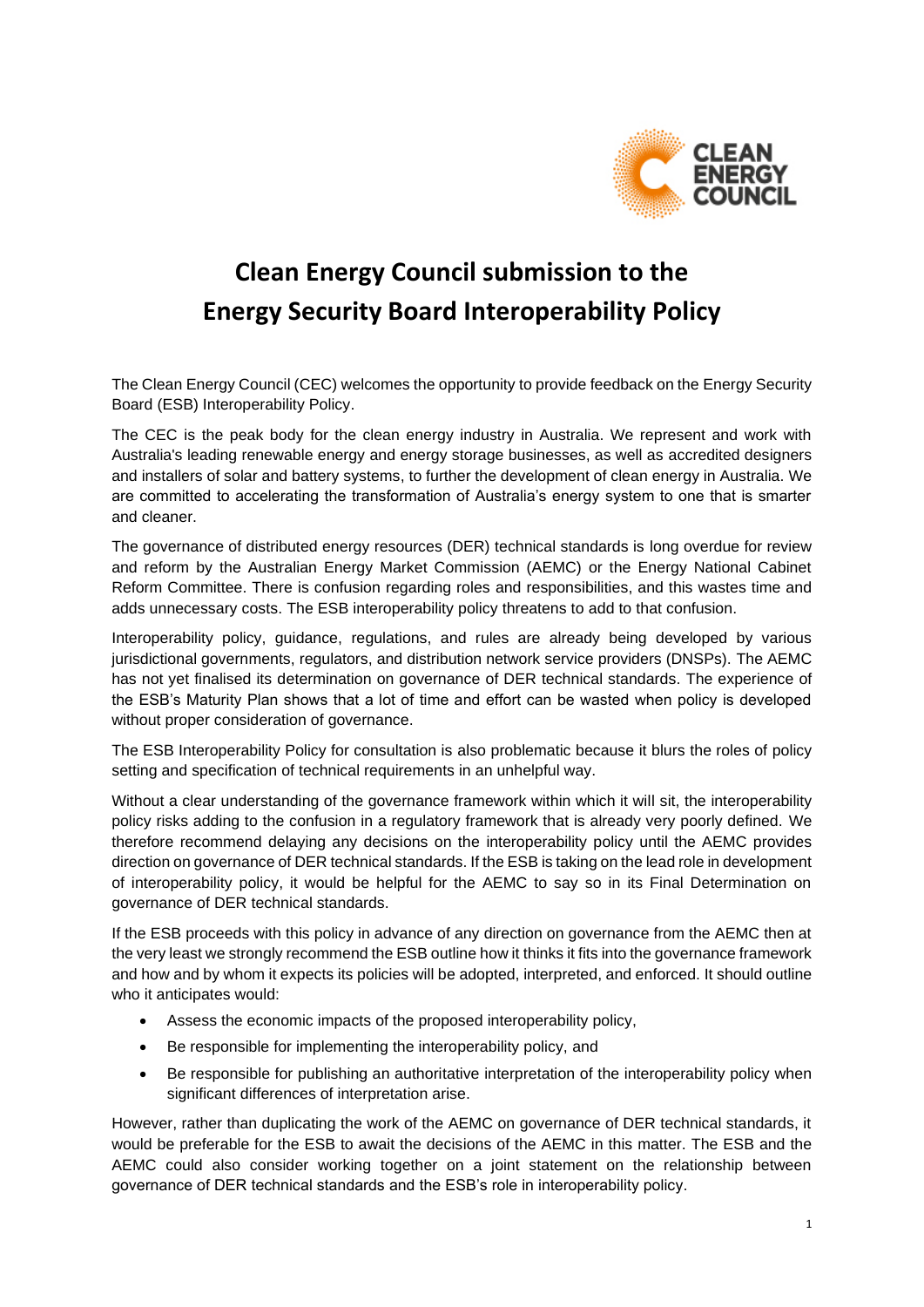# **1. Confusion of roles and responsibilities**

Governance of DER technical standards is very problematic because there is no clarity about roles and responsibilities. The ESB consultation paper does not clarify roles and responsibilities and, if anything, it adds to the confusion. Ideally, roles and responsibilities for DER technical standards would be clarified by a top-down review process, preferably reporting to the Energy National Cabinet Reform Committee (so that all jurisdictions are within scope) or the AEMC.

Interoperability policy and DER technical standards has become a very crowded policy and regulatory space. There are many overlapping initiatives underway, including:

- A report on dynamic operating envelopes, which will soon be published by the Australian Renewable Energy Agency (ARENA) Distributed Energy Integration Program (DEIP),
- Policy frameworks by jurisdictional governments, which include policies already published by the governments of South Australia (SA) and Western Australia (WA).
- Regulatory frameworks for interoperability policy, the most advanced of which has been published by the SA Department for Energy and Mining (DEM) and commences from 1 July 2022,
- Grid connection rules, plans for dynamic connection agreements and other initiatives based on the use of IEEE 2030.5, which are being developed by DNSPs and are most advanced in SA, WA, and Queensland.

In the absence of a top-down review process, we commend the efforts of jurisdictional regulators that have included a 'Roles and Responsibilities' section in their consultation papers. For example, the table below appears in a consultation paper recently published by the SA Government.

| Responsibility                                                                  | Responsible party        |
|---------------------------------------------------------------------------------|--------------------------|
| Develop software and hardware compliant with the Remote update methods and      | Technology providers     |
| <b>Export Limitation Methods guidelines</b>                                     | and OEMs                 |
| Develop test procedures and assess compliance with the guidelines               | <b>SA Power Networks</b> |
| List compliant communications software clients and electricity generating plant | TBD                      |
| Host utility server and automated dynamic exports capability test               | <b>SA Power Networks</b> |
| Sell customers equipment and configurations compatible with these               | Solar retailers          |
| requirements (where applicable)                                                 |                          |
| Install and configure customer equipment and successfully execute dynamic       | Solar installers         |
| exports capability test                                                         |                          |
| Configure site to conform with export limits defined in DNSP connection         | Solar installers         |
| agreement (flexible or fixed export limits)                                     |                          |
| Installation auditing to ensure ongoing compliance with guidelines              | <b>OTR</b>               |

We urge the ESB to include a similar summary of proposed roles and responsibilities for its Interoperability Policy.

#### **2. Confusion of policy and DER technical standards**

It is unhelpful when policy is blurred with DER technical standards. Product technical standards should be limited to defining product capabilities and testing protocols to demonstrate the capabilities. Policy and regulation should determine questions such as the circumstances in which the capabilities defined by standards are required, whether the services provided by the capabilities must be provided free of charge to networks or whether they are remunerated within a market framework.

#### **3. Proposed implementation pathways**

It is unclear how the ESB expects its Interoperability Policy to be implemented. We strongly urge the ESB to outline the roles and responsibilities and proposed implementation pathways for its proposed interoperability policy.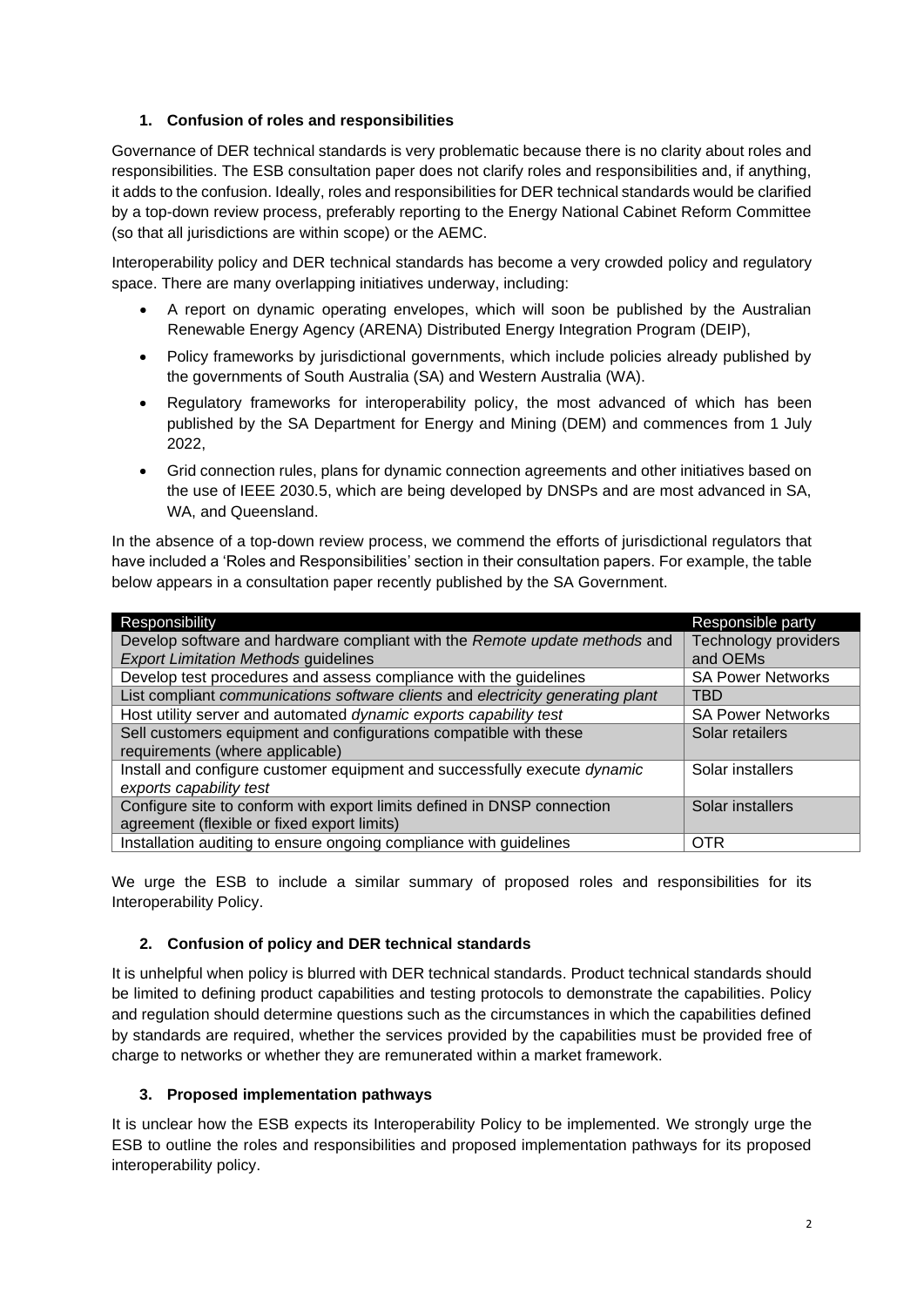# **Responses to Questions Raised in the Consultation Paper**

In the remainder of this submission, we respond to the questions raised in the consultation paper. However, responding to the questions should not be taken as an indication of support for the proposed approach. We urge the ESB and the AEMC to consider working together on a joint statement on roles and responsibilities and the relationship between governance of DER technical standards and the ESB's role in interoperability policy.

# **1. What are stakeholder views on the framing of the feature sets described in Chapter 3?**

The consultation paper states it is about 'Interoperability Policy'. However, it seems to confuse interoperability with the features it is proposing. The technical features proposed for assessment include grid support DER functions, mechanisms for control, data, registration, and cyber security. These are all useful features, but it is not entirely clear how each function is relevant to interoperability and CSIP Aus. Although a consistent approach to interoperability would make it easier to provide these services, the service requirements should not be set using DER technical standards. They should be determined by governments as a matter of policy.

Similarly, minimum requirements for provision of data should be set as a matter of policy. DER technical standards can be used to ensure that the requirements can be met but should not substitute for policy.

#### **2. What are stakeholder views on the selected groupings of functionality for the feature sets? Are these the most appropriate groupings of feature sets, or are there others that should be considered?**

The ESB policy should be cognisant of (and preferably consistent with) related policies and regulatory frameworks that are being developed and implemented by jurisdictions and DNSPs.

The feature sets proposed by the ESB differ from those specified in the guidelines by the SA Office of the Technical Regulator (OTR). The OTR guidelines specify five functional use cases that must be met for a site to be considered *dynamic exports capable:*

- Registration
- Dynamic export limits
- Emergency curtailment,
- Communications fall back, and
- Monitoring.

The ESB proposes to include cybersecurity, which may be tangentially related to interoperability (dependent on the approach taken for mechanisms of control) but should sit outside of the CSIP-Aus framework.

#### **3. What are stakeholder views on each of the proposed criterion described in Chapter 3?**

The criteria are very focused on the system. They do not give adequate consideration of the impacts on business and the overall cost impacts for consumers.

It is unclear who is expected to apply these criteria. Should they be applied by Standards Australia as it develops new standards? Should they be used by jurisdictional governments before new DER technical standards receive legal effect? Would they be considered by the AEMC before a new DER technical standard is adopted in the NER?

Criterion 1 (reliability and security), Criterion 4 (market facilitation), Criterion 5 (data privacy and cyber security) and Criterion 6 (flexibility, adaptability, and innovation) all seem reasonable.

Criterion 2 (system and network costs) is notable for the absence of consideration of the impacts on business, which will ultimately be passed on to consumers.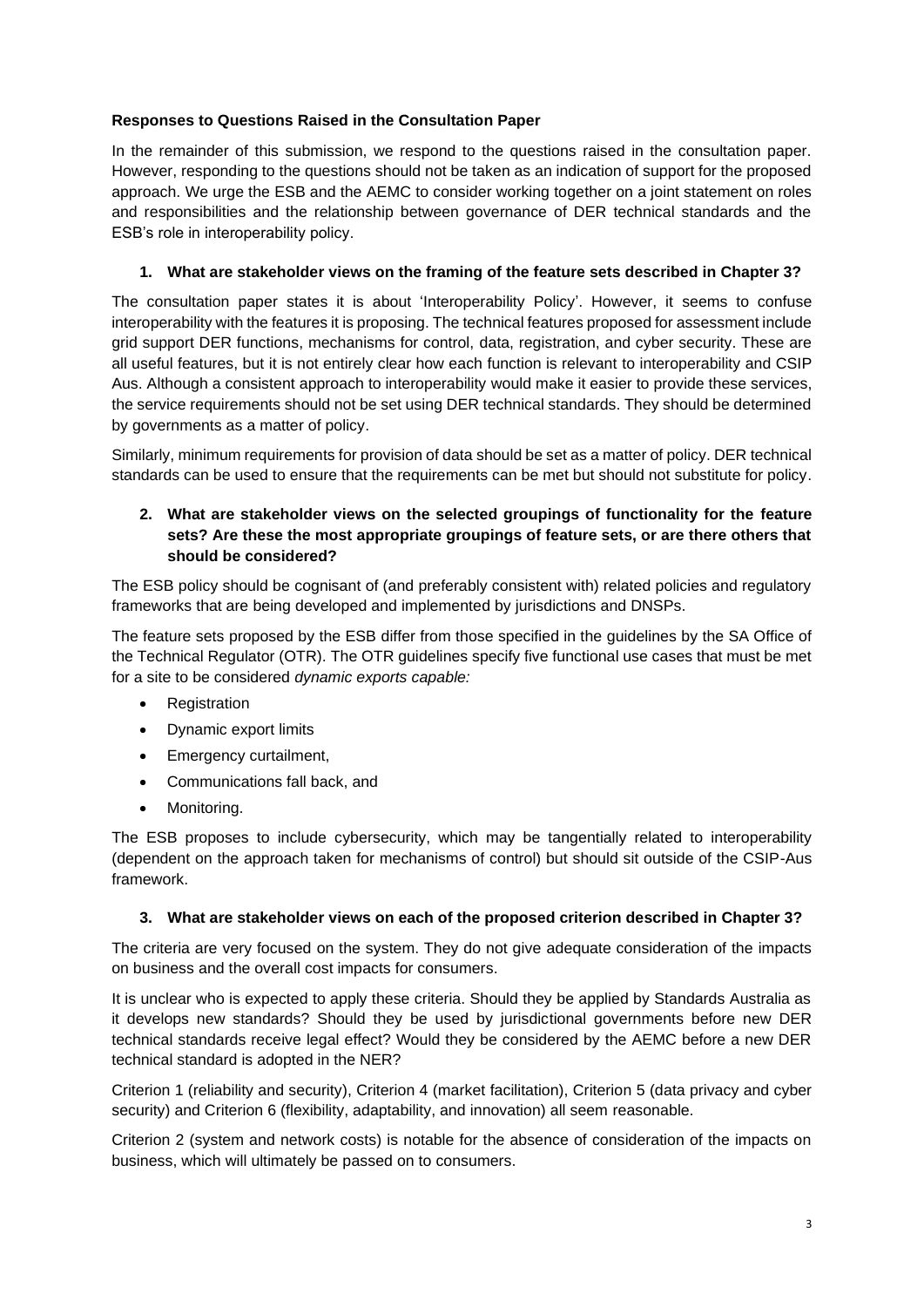Criterion 3 (consumer impact – equity and acceptability) omits consideration of the overall cost for consumers. The equity of distribution of costs and benefits across consumers should be considered in the context of the overall cost impact on consumers.

It is unclear whether Criterion 7 (compliance and monitoring burden) is intended to include the cost to original equipment manufacturers (OEMs) of changing their products to meet new standards. It would be helpful if this could be clarified.

# **4. Are there considerations that have not been captured in the assessment framework?**

We are concerned that DER technical standards are not subject to cost benefit analysis, Regulatory Impact Assessment or Business Impact Assessment. This is a major gap in the assessment framework.

Electrical regulation is one of the few areas where new regulations are introduced without assessment of costs and benefits, impacts on business, and impacts on customers. This arises from a regulatory system whereby jurisdictional legislation refers to the AS/NZS 3000 standard, which itself refers to other standards, such as AS/NZS 4777. This means that when Standards Australia modifies standards, the new standard has the force of legislation and does not need to be assessed for its costs and benefits. This is very poor regulatory practice, undermining the achievement of the National Electricity Objective.

We have brought this to the attention of the AEMC as part of its consideration of the governance of DER technical standards. We would also urge the ESB to consider this issue, although it is unclear whether the AEMC or the ESB has the lead role for consideration of the costs and benefits of new interoperability policy.

**5. This assessment framework has been established to assist consideration of the CSIP-Aus standard for inverter-based DER; however, it could also support consideration of other technology groups. What are stakeholder views in respect of the applicability of this framework to other technologies?**

An additional assessment criterion, which would apply to the consultation paper rather than to devices, is, "Has the paper explained how the policy would be implemented and who would be responsible for monitoring compliance and enforcement".

In the absence of information about where the proposed policy would sit within the governance framework and the proposed implementation pathways, it is difficult to judge the applicability of the framework to other technology groups. If the policy were to apply to consumer goods enabled for demand response, for example, there would be fewer compliance and enforcement mechanisms available. DER can be regulated by:

- DNSPs via customer connection agreements for inverter energy systems,
- state government legislation, which may be enforced via DNSP customer connection agreements or possibly by electrical inspectors,
- minimum eligibility requirements for rebate schemes such as the Federal Government's Smallscale Renewable Energy Scheme (SRES) or the Victorian Government's Solar Homes program,
- rules set by the AEMC, which may be enforced via DNSP customer connection agreements.

Demand-enabled load does not require connection approval, and the proposed mechanism for enforcement is unclear.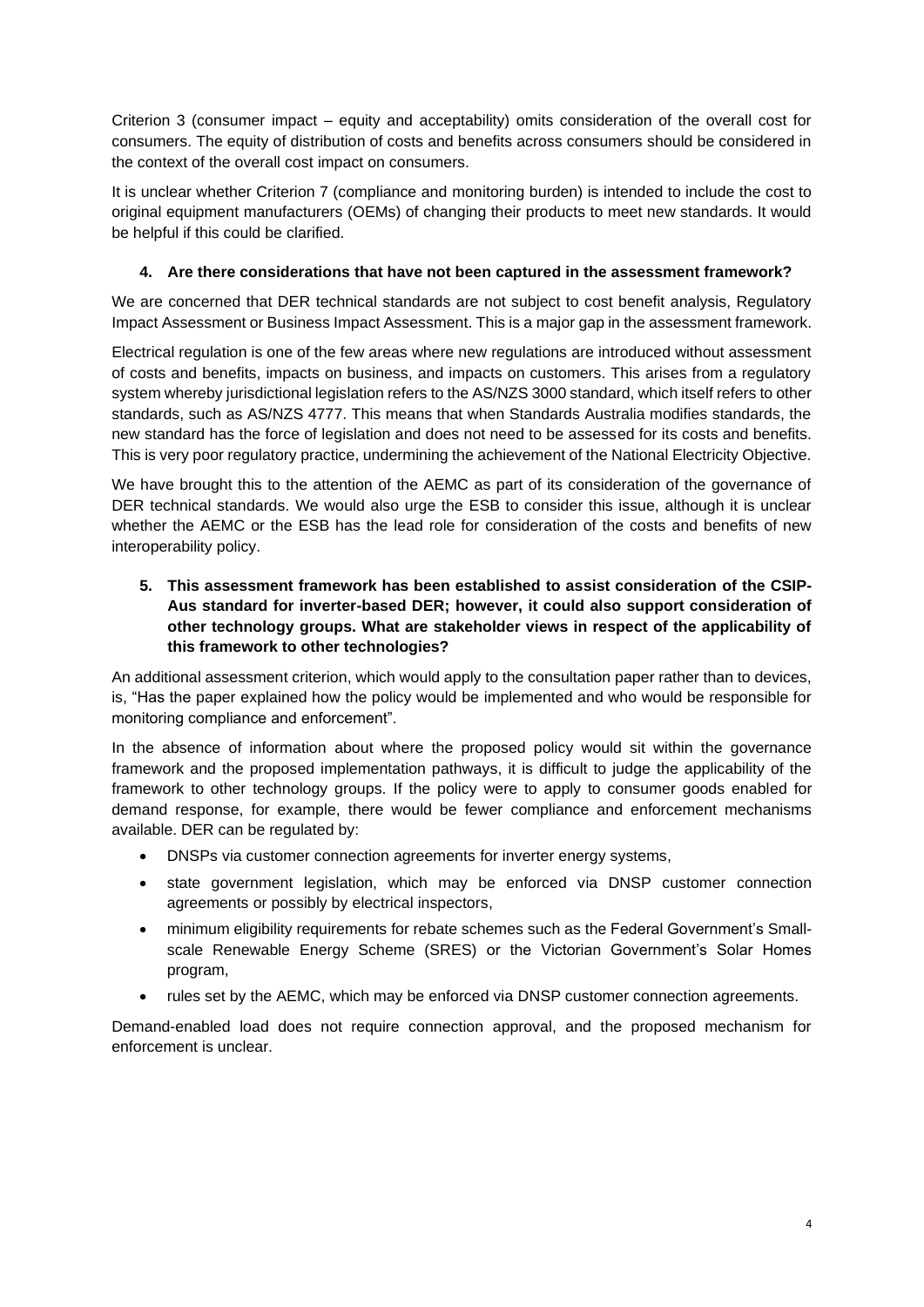**6. Understanding consumer needs will be important to support effective interoperability settings and secure acceptance for application of standards. What might be the implications for the way households and businesses use their DER devices and how they may choose to interact with systems and markets?**

It is difficult to predict how consumers and businesses will respond to the introduction of dynamic operating envelopes and similar approaches that would be enabled by the proposed interoperability policy. This is likely to depend on whether the customer is attracted to being more deeply engaged with markets or if they are more attracted by the benefits of self-consumption and a sense of independence. This is an issue that probably needs in-depth consideration by studies of human behaviour, drawing on disciplines like behavioural economics and using data from trials and simulations involving real customers. It is a question best answered through experience rather than theory. SA Power Networks has been operating a [flexible exports trial](https://aus01.safelinks.protection.outlook.com/?url=https%3A%2F%2Femails.engagementhq.com%2Fls%2Fclick%3Fupn%3D9vcdD193qA8wVAWAMcxkDRCHvoeflO6QV6JwVWO6NkQgI8tUgjCKY96132uPb2Ds0bfh6Gyci7dOsU-2FrHKhjNFOrTqDZOrujpXV3M4ItjxDKrgnNoOri-2B-2Ffvb2yFtXFq4YaJXrnYpmhs8xutaoy5Sx-2BJvSgQacNdBuD08PeSeuz3tGRsAwbZAjk-2F4M1EoaViPCjn8KNHHIZUJEvN5TYymD-2BJ3y2hG0J0y6mWCJBS0qc5mfdodkInXHOAhyqioB4I-2B93h-2B0NS5JKtlzsV4BQDun-2FTv5a6oxDCrmahE2EEK5v98BBWfPs6AYZ1kn4DBtJ1QmvoFyVkG-2F3rk29ImWLgr4NxgWViLu7FLZz3MBHvwc51vOWAmHHEQq2EkdRBby6qwCZa_XXP5oYdlu-2FNrF1ETxIQB-2BqnZDlawHcLxOiO9W9NNjUJwM1iiC2wNGEqN-2F2xz5KtEx3lKc0BqInpXDLPGJiOeP0MfIYfRUn3zIspuXF-2BQZnivdadBTB-2BQOBLylJE0epNeedVB2lNjz-2F5RLuzYHCux0B8hl9OlwA58wOYNUQ6p6TYDs5s0P2J8WceJrPW1wM2yr1gSxKBZxxh7Wy-2F7Zrl-2FZZk0CCKxhwJDTRZY4yqjr3hHXcuvnxQhGWHZhe7jvsk0ublin6wnsR9U2bu5RhPQNBJExe1K8gwsmncmKvlItC4-3D&data=04%7C01%7Cdgladman%40cleanenergycouncil.org.au%7C6c0364237e4d4eb18ac608d9e48264b2%7Cba563343fb554793949ae252d6714fa3%7C0%7C0%7C637792070951621365%7CUnknown%7CTWFpbGZsb3d8eyJWIjoiMC4wLjAwMDAiLCJQIjoiV2luMzIiLCJBTiI6Ik1haWwiLCJXVCI6Mn0%3D%7C3000&sdata=roqnln6EYGzNtJ4wGxrqWJGuqVqIoBD%2BcZy0IsTctYA%3D&reserved=0) for several months. This is likely to provide the best guide to how consumers interact with flexible export limits.

## **7. Is there an assumption that existing fleets of devices would need to be grandfathered? If so, how long might be appropriate? Would sunset arrangements need to be considered to address potential issues of inequity?**

The purpose of this question is unclear. The assumption is that new standards do not apply retrospectively. Devices are expected to meet the standard of the day at the time of installation. Standards cannot be used to declare an entire class of product obsolete (if that is what is being suggested in this question).

We support the position articulated by the ARENA DEIP, which is that:

**Customers should be able to opt in or out of DOEs:** Overall, the Working Group considers that where DOEs are enabled on a local network, all relevant customers should be provided the choice to opt into or out of DOEs according to their preferences.

We would be deeply concerned if the ESB is proposing that DER technical standards could or should be mandated retrospectively. Who would pay for that?

#### **8. Is it appropriate for new standards to apply to all retailers? How would aggregators and embedded network providers be treated?**

Retailers will need to demonstrate that they can respond appropriately to the conditions set by DNSPs. It would be preferable for the interoperability policy to focus on what retailers will be required to do rather than telling them how to do it.

## **9. How might we assess timing of industry readiness? Is it appropriate for timing to be considered as part of feature sets, rather than conformance to the entire standard, to allow gradual phasing in of functionality over time?**

The first step in assessing industry readiness should be assessment of the DNSP utility server. It would be helpful for the ESB to publish an assessment of which DNSPs are establishing servers compliant with IEEE 2030.5, when they are expected to be operational and any lessons that other DNSPs could learn from the experience of first movers.

The SA government proposes to commence its new regulatory framework for dynamic operating envelopes from 1 July 2022, noting that the feasibility of that timeframe will be assessed closer to the date. The industry response to that deadline will demonstrate the level of industry readiness.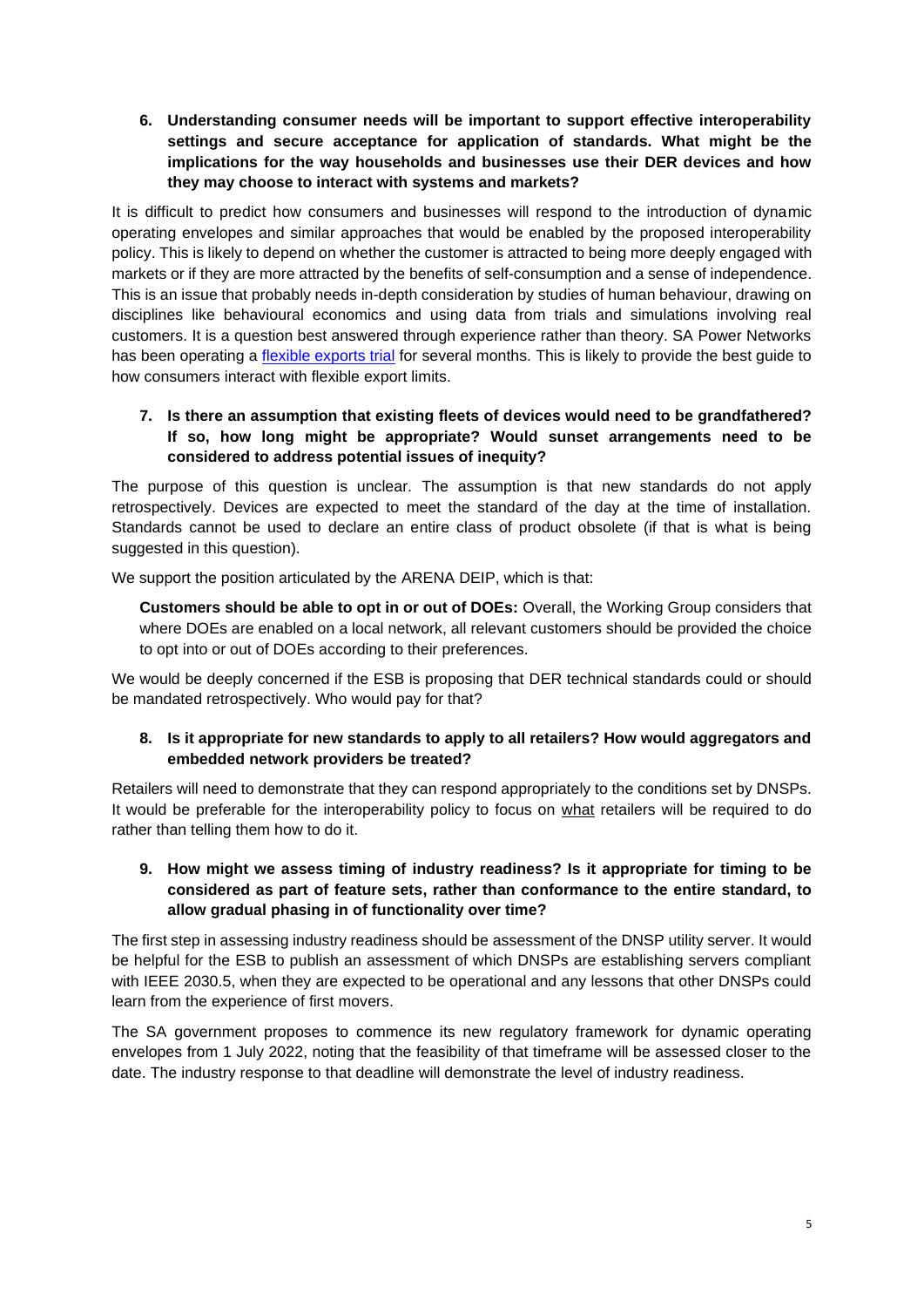## **10. Is there a case for phasing in introduction of the standard (or relevant aspects of the standard) across different jurisdictions based on need? What might those considerations include?**

DER technical standards should define the capability of the device or item to which they apply.

Policy should determine when aspects of the capability described by the DER technical standard are phased in, and whether the phasing in is achieved by incentive, regulation, or a combination. As a matter of policy, there could be a strong argument in favour of implementing dynamic operating envelopes in SA prior to Tasmania, for example. However, the standard should be national. State-bystate variation in DER technical standards for devices would be extremely undesirable.

# **11. Are there other parameters (additional to those described in Table 1) that may also be valuable for consideration of inclusion in this process?**

Table 1 sets out to be a framework for an 'implementation roadmap'. A key missing piece of information is who will be expected to do the implementing. Reaching agreement on who will implement is more important at this stage than the details of exactly what will be implemented. Will the requirements be set by DNSPs? Will that be a decision for each DNSP, or will jurisdictional governments set a policy and regulatory framework within which the DNSP will be required to operate (as will be the case in SA from 1 July 2022) or will the policy covering DNSPs be set through inclusion of DER technical standards for interoperability in the NER or is there another implementation pathway that the ESB has in mind?

# **12. How and when is the certification and compliance mechanisms determined? What are the likely lead times to establish such a capability?**

Certification and compliance mechanisms are likely to be led by DNSPs. It is unclear whether the timing will be a decision for DNSPs, if it will be set by jurisdictions (as is the case in SA) or if requirements for DNSPs and others will be set through the NER. In the absence of an implementation roadmap, it is unclear what the likely lead times will be.

# **13. What might be likely systems and processes required to ensure that customers can easily switch providers that conform to these new standards? How does this relate to other IT and systems upgrades identified as part of AEMO regulatory and IT systems roadmap?**

Policy makers should focus on what they want from providers rather than telling providers how to do what policy makers want. If policy makers want to ensure that customers can switch, they should set that as an expectation. It would be problematic if policy makers try to tell providers how to redesign their products to ensure that customers can switch.

#### **14. Are there any cross-cutting issues that stakeholders consider need to be raised and explored as part of this policy assessment?**

Yes. Please explain how the ESB fits into the governance framework for DER technical standards and how it anticipates its interoperability policy will be implemented.

We note also that a recent report on dynamic operating envelopes by the ARENA DEIP has identified other cross-cutting issues that could be considered by the ESB, including:

- Social licence The ARENA DEIP recommends customers should be able to opt in or out of dynamic operating envelopes because this will improve the prospects for social licence
- Dispute resolution The ARENA DEIP recommends customers should have access to affordable dispute resolution for issues related to dynamic operating envelopes and DER generally
- Point of application The ARENA DEIP recommends that dynamic operating envelopes should apply at the point of connection to the network